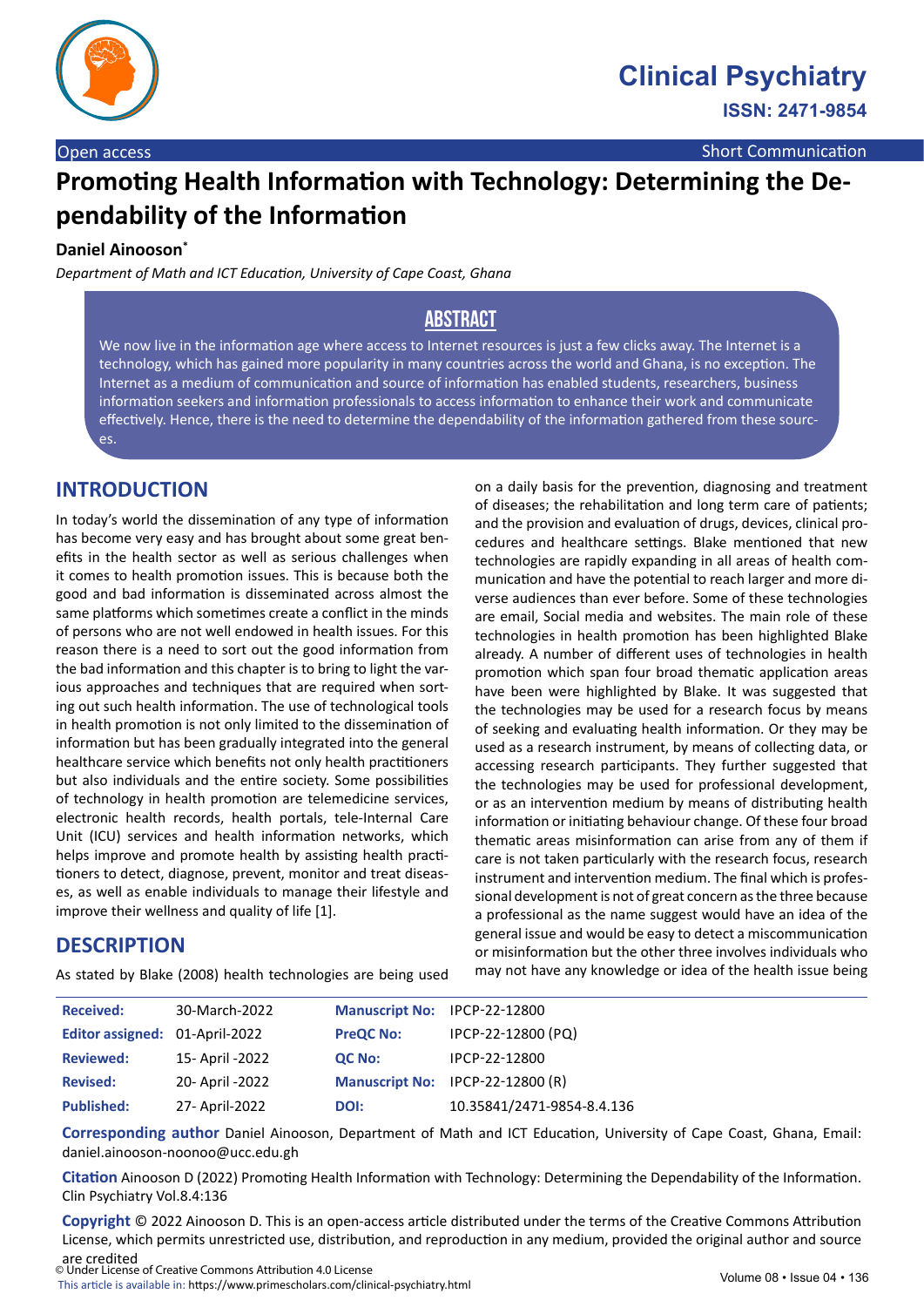communicated through technology can be easily misinformed hence the need to educate people on how to identify on their own the right and trusted source of technology used to promote health knowledge [2].

#### **Technologies Used for Health Promotion in the 21st Century**

Technological tools that are used to disseminate health information to the public have become strategically important to both health practitioners and individuals. These technological tools are increasing exponentially in their daily applications not only for telemedicine and treatment of diseases but for pre-emptive health care. The focus of this section is on the use of various health technologies used to communicate a healthy behaviour to individuals within a society, region, country or the world as a whole. Example how technology was used disseminate information on living through the COVID 19 pandemic [3].

#### **Text Messages (SMS/MMS)**

The use of text messaging for the purpose of health promotion by NGOs and telecommunication network operators during the Covid 19 pandemic is very common in Ghana where I stay. On a daily basis messages are broadcast to all mobile telecommunication subscribers on symptoms and prevention of the spread of Covid 19, who or which office to contact when an individual feels any symptom similar to Covid 19 and how to get assistance for people who have been infected with the Covid 19 virus. Other information that was disseminated through text messaging by the NGOs, government and telecommunication networks were on an update of the Covid 19 situation in various places within the country and the availability of vaccines in other to help prevent the spread of infection. The text messaging technology appears effective as they were sent as constant reminders.

## **Caller Tunes/Automated Calls**

Caller tunes/rings, recorded in different Ghanaian local dialects was used to advice the public of the existence of the Covid 19 virus, its symptoms, how to prevent it, availability of vaccines and recent updates. Recorded automated calls were also placed at random to phone users by the telecommunication networks for similar purpose all the help promote a good lifestyle and living condition.

## **Social Media**

Social media seems to be an underutilised health promotional tool because its value is underestimated. Unlike the caller tunes and text messages that are provided by trusted organisations and sent to the public without request social media is another technological tool necessary for health promotion but cannot be trusted in full since any other person can create and paste his or her content there for the entire world to view. Hence, the use of social media for health promotion purposes is to be guided. With social media applications like Facebook, Twitter, Instagram etc. people go there to search for the health promotional messages and others share health promotional messages but any reader or viewer of such health promotional messages is to view such messages critically since it is also a place for conspiracies.

#### **Electronic Mail (E-mail)**

E-mail is a great technology used for health promotion since it can reach a larger population within a short space of time at a relatively lower cost. Knowledge on chronic and common health issues are sometimes sent to emails particularly if an individual has subscribed for such tips.

#### **Summary of Section**

It is basically good to know the various ways technology is being used to disseminate important health tips and knowledge to general public but is to be kept in mind that not all knowledge received from these technological sources are adequate, appropriate or justifiable so in the next section a discussion on how to confirm the adequacy and appropriateness of such messages is made. Read on to know how to justify the adequacy of the knowledge you gained from a technological application used for health promotion [4].

#### **Ways to Determine the Adequacy of the Knowledge Gained from Health ePromotion**

Health e-promotion is a necessity but cannot be fully trusted with the information that it provides since they are devices built by humans and can at any point in time malfunction by itself or intentionally through a cyberattack hence the need to always be ahead of such devices and technology that is being used to promote health in all aspects. Example, wearables are not immune to cyberattacks including hacks and any information or knowledge that is transmitted by the wearables to the user is to still be discussed with a licensed physician so that the adequate advice given by the physician can be followed as such.

There are other steps of verifying the knowledge gained from technology particularly on health issues and the use of any one or more of these approaches that are going to be discussed may help save the life of an individual.

If an individual learn about a health issue from the internet (WWW: World Wide Web), that individual should surely follow these few steps suggested below in other to prevent gaining any fake news knowledge. Fake news is a term used to describe the conspiration and spread of false sensational information that has been masterfully structured so as to deceive the public under the pretence of news reporting.

To be able to refine your search on the internet so as to get adequate and accurate news follow the following steps.

1. Vary search engines for the same search, every search engine being Google, Bing, yahoo etc. operates with slightly different algorithms hence gives slightly different results so therefore if you are able to get same or similar results from all search engines then there is a likelihood of that particular information not being fake news. Other specialist search engines like google scholar and wolfram alpha can also be used for specific searches. Google scholar for instance permits individuals to search mainly for academ